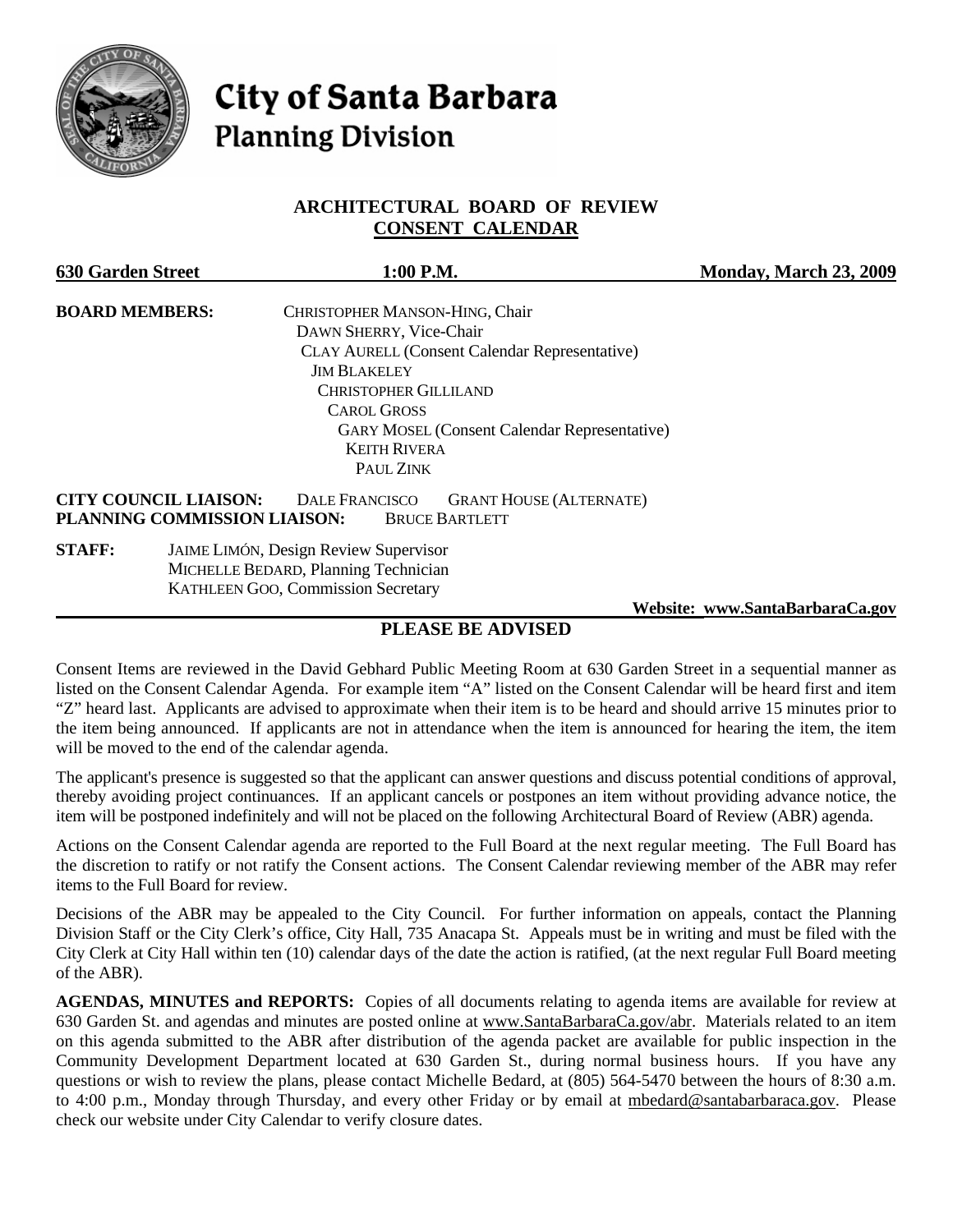**AMERICANS WITH DISABILITIES ACT:** In compliance with the Americans with Disabilities Act, if you need special assistance to gain access to, comment at, or participate in this meeting, please contact the Planning Division at 805-564-5470. If possible, notification at least 48 hours prior to the meeting will enable the City to make reasonable arrangements in most cases.

**POSTING:** That on Thursday, March 19, 2009 at 4:00 p.m., this Agenda was duly posted on the indoor and outdoor bulletin boards at the Community Development Department, 630 Garden Street, and online at [www.SantaBarbaraCa.gov/abr.](http://www.santabarbaraca.gov/abr)

**PUBLIC COMMENT:** Any member of the public may address the Architectural Board of Review Consent Representative for up to two minutes on any subject within their jurisdiction that is not scheduled for a public discussion before the Board on that day.

### **NEW ITEM**

#### A. 1712 ANACAPA ST **R-2** Zone

Assessor's Parcel Number: 027-111-014 Application Number: MST2008-00435 Owner: Richard Untermann & Gail Elnicky Architect: David Van Hoy

(Proposal to subdivide an existing 23,160 square foot lot and create a three-lot subdivision to include one single-family residence on each proposed lot. Parcel 1 would be 8,140 square feet and would include a new two-story 2,650 square foot single-family residence with a new two-car garage. Parcel 2 would be 7,020 square feet with a new two-story 2,440 square foot square foot single-family residence with a new two-car garage. Parcel 3 would be 8,000 square feet and would be the site for a new twostory 2,720 square foot single-family residence with a new two-car garage. Pedestrian and vehicular access for all three units would be provided by a new 16 foot wide easement along the northwest property line. A total of 869 cubic yards of grading is proposed for the existing parcel. The project requires Planning Commission Review for a Tentative Subdivision Map, a public street waiver, and a street frontage modification.)

**(Comments only; Project requires Environmental Assessment and Staff Hearing Officer review of a Tentative Subdivision Map.)** 

# **REVIEW AFTER FINAL**

#### **B. 1000 BLK W CARRILLO ST 2106 SEG ID**

Assessor's Parcel Number: ROW-002-106 Application Number: MST2008-00350 Owner: City of Santa Barbara/Public Works Department Applicant: Lisa Arroyo, Project Engineer

[Proposed project on the north side of Carrillo Street to include the installation of new sidewalk installation grading and formwork, sidewalk access ramps, curb and gutter, retaining structures (as needed) and landscaping.]

**(Review After Final for proposed landscaping changes, revised street light at Chino & Carrillo Streets for the Cobra Head light with the standard domus fixture, and the addition of a bus stop, bench, trash and recycling, per city standards, at Chino & Carrillo Streets.)**